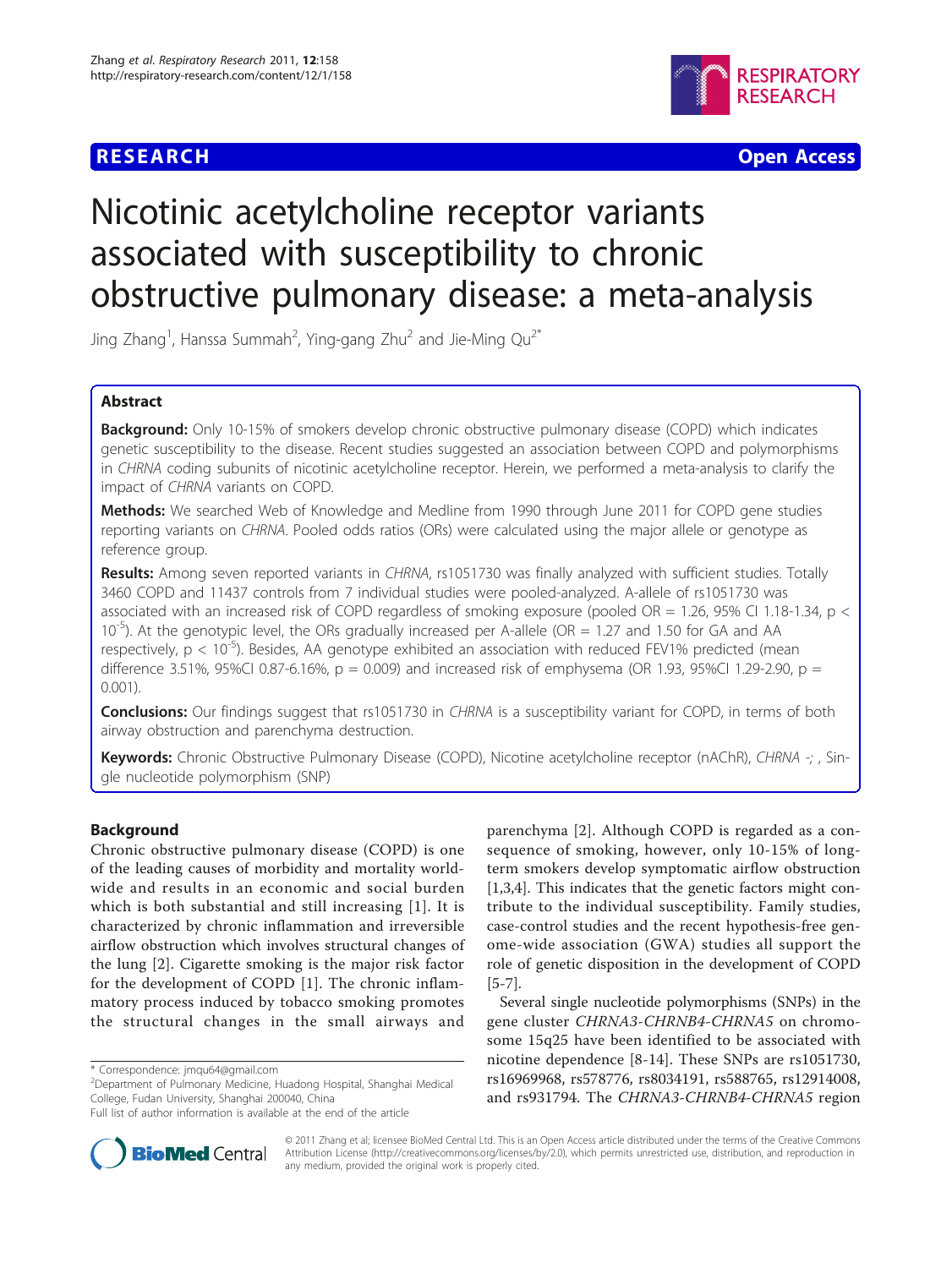encodes the subunits of alpha-nicotinic acetylcholine receptor (nAChR), which are expressed not only in neurons but also in other tissues [\[15](#page-7-0)]. These receptors play an important role in the lung. They are expressed on structural cells such as bronchial and alveolar epithelial cells [\[15](#page-7-0)-[17\]](#page-7-0); and inflammatory cells such as mast cells, neutrophils, monocytes and lymphocytes [[18](#page-7-0)]. Experiments of lung cancer cell line and murine models suggested that pulmonary nAChR might serve as a regulator of proliferation and apoptosis to carcinogens [[19,20\]](#page-7-0). Moreover, the  $\alpha$ 5 subunit of the nAChR may be involved in modifying the inflammatory response to smoking [[21](#page-7-0)]. The variants in CHRNA have been reported to be related to functional consequences, such as altered receptor response to nicotine agonist [\[15](#page-7-0)] and altered mRNA levels of CHRNA5 in brain and lung tissue [\[22](#page-7-0)]. Therefore, these variants might cause biological changes in lung, and contributes to the abnormal responses to smoking stimuli observed in COPD patients. Recent studies, especially results from GWA studies, supported the assumption that this genetic locus is also associated with COPD [\[6,23-29](#page-7-0)].

In order to confirm a conclusive relationship between genetic locus and susceptibility to COPD, it is important to determine its impact on the development of COPD and COPD-related phenotypes. Individual studies on the association between nAChR polymorphisms and COPD were of limited sample size and there has been a lack of replication between various studies. From the most recent studies focusing on the association between genetic polymorphisms in 15q25 locus and different subtypes of COPD (airway obstruction and emphysema) [[24,25\]](#page-7-0), we summarized the current evidence of variants in CHRNA. We also performed a meta-analysis on published case-control studies aiming to confirm the effect of nAChR variants on susceptibility to COPD.

# Methods

# Literature search

Literature search was carried out using electronic databases Web of Knowledge (1990 to June 2011) via library of Fudan University and Medline (1990 to June 2011) by PubMed search engines, with the databases being last assessed on 10 July 2011. The search histories were as follows: (variant OR variation OR genotype OR allele OR polymorphism OR SNP OR single nucleotide polymorphism OR linkage disequilibrium OR haplotype) AND (nicotinic acetylcholine receptor OR nAChR OR CHRNA OR cholinergic receptor nicotinic alpha OR cholinergic nicotinic receptor OR cholinergic receptor OR nicotinic ACh receptor OR nicotinic receptor OR 15q25 OR 15q24/25 OR 15q24-25 OR rs1051730 OR rs16969968 OR rs578776 OR rs8034191 OR rs588765 OR rs12914008 OR rs931794) AND (chronic bronchitis OR emphysema OR chronic obstructive pulmonary disease OR COPD). The reference lists of relevant publications were manually searched for additional studies.

Ethical approval was not required for this metaanalysis.

#### Study eligibility and data extraction

Studies were included if they reported the genotype count or allele frequency. The included studies should be a case-control design, with at least two comparison groups, i.e. COPD and controls. Population-based studies were included, but studies base on family or sibling pairs were excluded. Self-reported COPD were not acceptable as a reliable diagnosis, and therefore studies using such diagnostic criteria were excluded. In case of studies containing the same data sets as studies that had been published before, only the study with the largest sample size was included. Data published only in abstract form or from web-site materials were excluded due to the fact that these studies had not undergone peer-review and the inclusion of these studies might introduce bias into the meta-analysis. Case reports, review articles, and textbook chapters were also excluded from the analysis. Two authors independently reviewed the abstracts of all the studies generated by the literature search. The variants, which were reported by more than 5 independent studies, were further metaanalyzed. The full text articles of all eligible abstracts were reviewed and data were extracted by the two authors. Any discrepancies were resolved by discussion with a third author to reach a final consensus.

The extracted data included: (1) publication details including year of publication, title, name of the first author, and country in which the study was conducted; (2) type of study design; (3) sample size; (4) age range, gender and ethnicity of the study population; (5) COPD definition; (6) smoking history of the studied subjects; (7) allele frequency; (8) genotype counts; (9) phenotypes (bronchial obstruction and/or emphysema); (10) methods which were used to investigate polymorphisms. The authors of the included studies were contacted for additional information if there was no sufficient data for analysis.

# Data analysis

A methodological meta-analysis was conducted to determine the overall association between the candidate variant in CHRNA and COPD. Data from each case-control study were extracted to construct a two-by-two table in which subjects were classified by diagnostic category (COPD versus control) and different genotype or alleles. The odds ratios (ORs) were estimated using the major allele or genotype as the reference group. All the statistical analysis was performed by Review Manager Software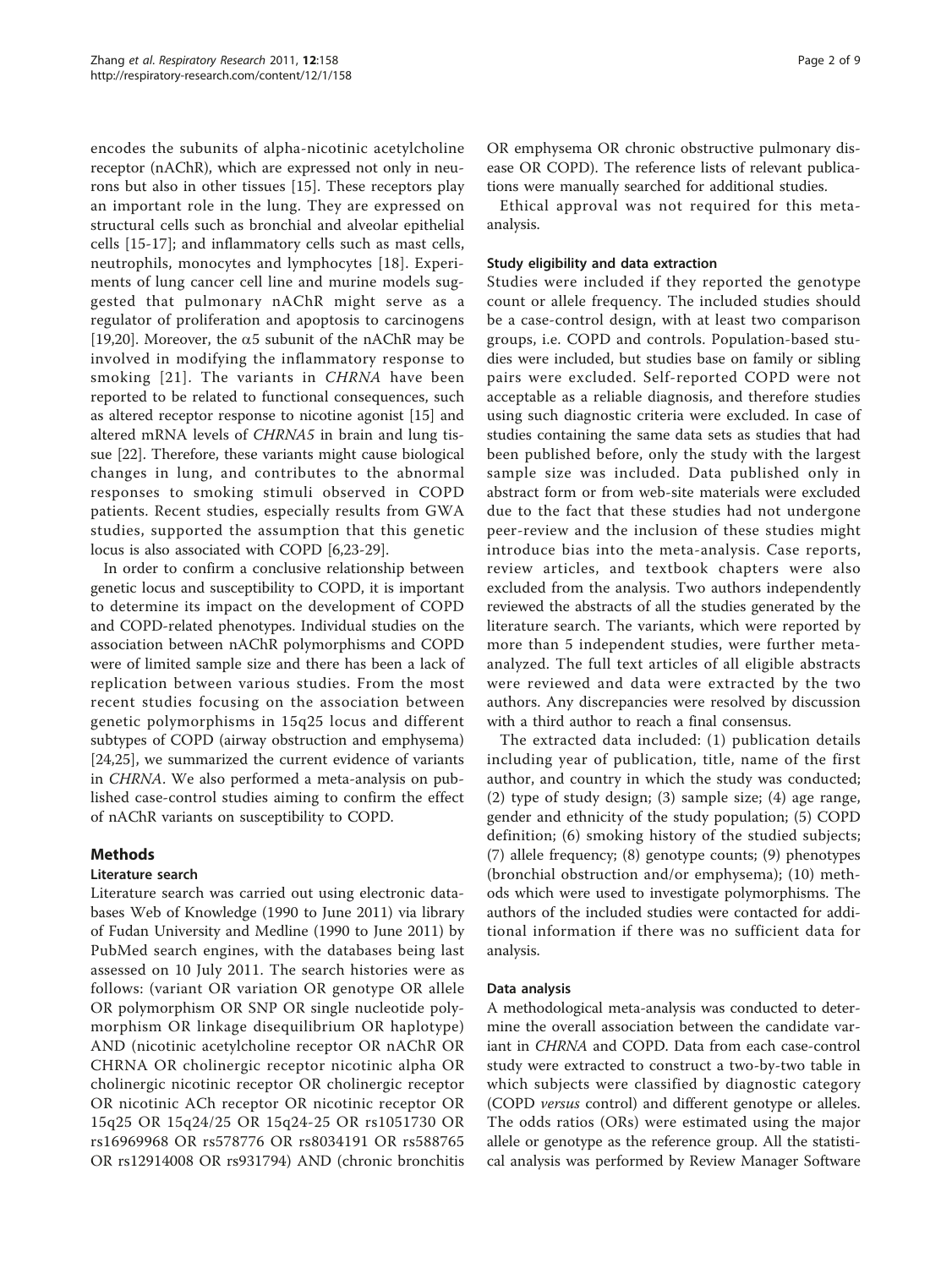5.1.2 (Cochrane Collaboration, Oxford, UK). The Chisquare test was used to evaluate the presence of statistically significant heterogeneity across the studies and the inconsistency index  $(I^2)$  was used to quantify the amount of heterogeneity [[30\]](#page-7-0). If there was no heterogeneity between studies, a fixed-effect model was used. Otherwise, a random-effect model was used. The significance of the pooled OR was determined by the Z test, along with 95% confidence intervals (CI). The presence of publication bias was tested using funnel plots. A p value <0.05 was considered as statistically significance.

### Results

#### Description of studies

The initial literature search revealed 29 articles, of which 20 were excluded because their title and abstract were irrelevant to our study question. For all the known variants on 15q25, only rs1051730 was reported by more than 5 independent studies. In the subsequent literature analysis, eleven potentially eligible studies on rs1051730 were identified from the remaining 7 articles [[23-29](#page-7-0)]. The study by Wang et al [\[29](#page-7-0)] was excluded because the approach to define COPD was self-reported emphysema rather than spirometer-based criteria. In the Copenhagen City Heart Study, the diagnosis of COPD was based on the ICD coding in the national Danish Cancer, Patient and Death registry [[23\]](#page-7-0). The diagnosis was regarded as reliable because it was registered after hospitalization or outpatient visits. The study by Siedinski et al [[28\]](#page-7-0) was excluded because it was a case-only study. The ICGN study and the Boston Early Onset COPD study were family-based analysis, and were also excluded [[26\]](#page-7-0). Finally a total of 7 individual studies from 5 articles met our inclusion criteria. Figure 1 shows the study selection process. In the study by Young et al [\[27](#page-7-0)], there were 2 case groups (COPD and lung cancer) and one control group (healthy volunteers). The authors



compared COPD group with healthy controls, and with non-COPD subjects including healthy controls and patients in lung cancer group without COPD, respectively. Considering the overlap of the frequencies of acetylcholine nicotinic receptor variants between lung cancer and COPD, the data of comparison between COPD and primary healthy controls was included into the current pooled analysis. Therefore, totally 14897 subjects were included in the current analysis, including 3460 COPD and 11437 controls. Table [1](#page-3-0) and [2](#page-3-0) summarizes the main characteristics of the 7 included studies. These studies were published between 2008 and 2011.

#### Association between rs1051730 and COPD

Data from seven independent studies were analyzed for the OR of A-allele using the G-allele as the reference group [[23-27\]](#page-7-0). As the statistical heterogeneity and inconsistency were not found between studies ( $p = 0.40$ ,  $\gamma$ 2 = 6.25, I<sup>2</sup> = 4%), a fix-effect model was used for the analysis. The A-allele was significantly more common in COPD subjects compared with control subjects. As shown in Figure [2,](#page-4-0) the pooled OR of A-allele was increased to 1.26 (95% CI 1.18-1.34,  $p < 10^{-5}$ ). Therefore, the A-allele carriers were more susceptible to having COPD.

According to the comparability of smoking exposure (pack-years) between COPD group and control group, we performed a subgroup analysis. As shown in Table [2](#page-3-0), the numbers of pack-years were comparable between COPD group and control group in COPACETIC and LEUVEN cohort. The ORs of both subgroup analyses were similar to the overall estimate (Table [3](#page-4-0)). Besides, we performed pooled-analysis for 3 included studies in which detailed smoking exposure data were provided, and no associations were observed in terms of smoking amount (pack-years), smoking duration (years) or current smoking status (data not shown).

Six studies reported the genotype counts. There was no heterogeneity between studies (for all the comparisons,  $p > 0.05$ ), and analysis was performed under a fixeffect model. At the genotypic level, homozygous AA and heterozygous GA carriers exhibited an increased risk of having COPD compared to homozygous GG carriers (Table [4](#page-5-0)).

The funnel plot for the OR analysis of the frequencies of A-allele and G-allele between COPD and control (Figure [3](#page-5-0)) suggests symmetry, indicating no evidence of publication bias.

# The rs1051730 A-allele carriers showed a reduced lung function

COPD is a disease characterized with irreversible airflow obstruction which is confirmed by sprirometry.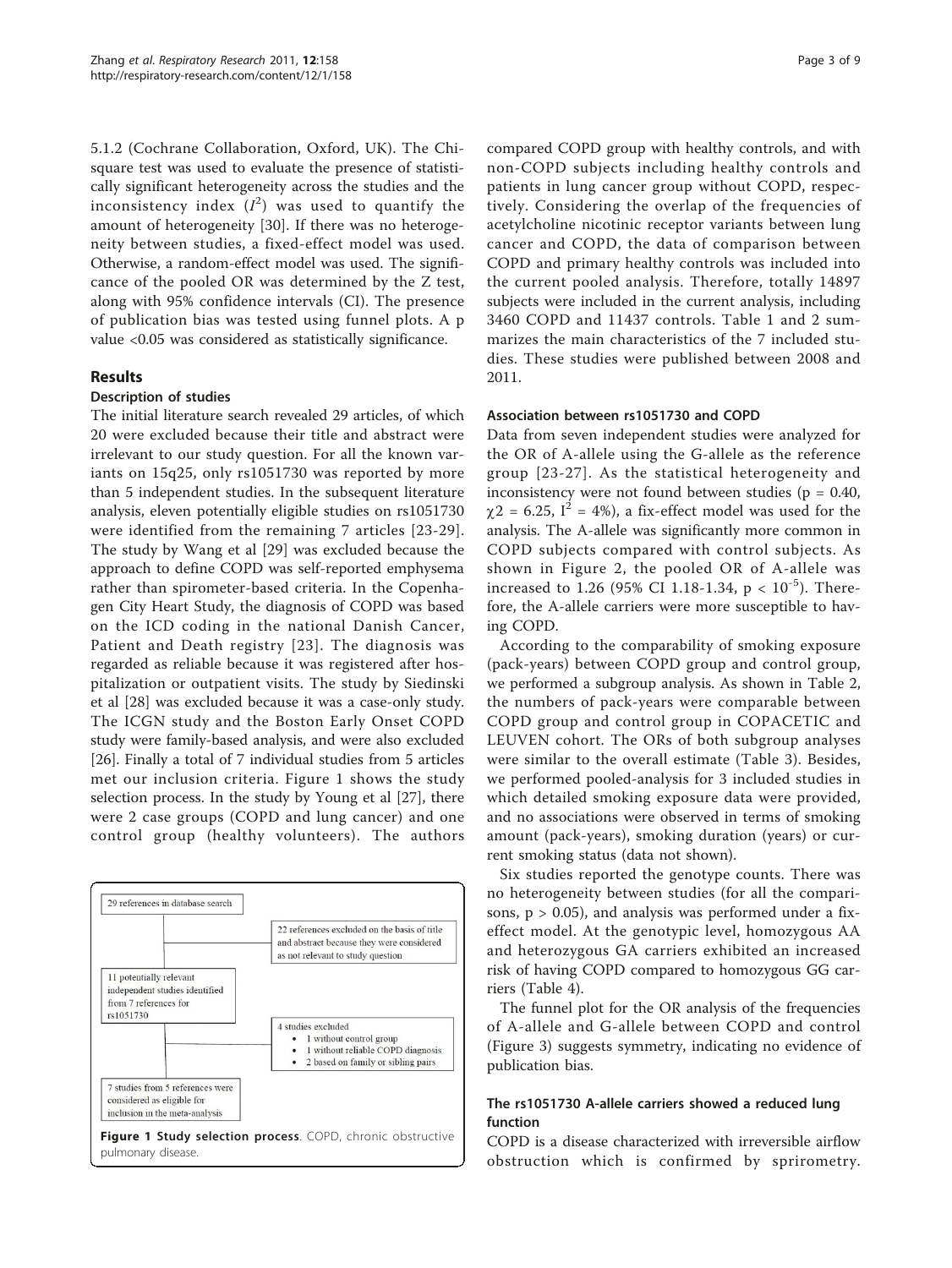| <b>Study and reference</b>                                  | Ethnicity/Country Age                      |                                     | <b>COPD</b> definition                                              | <b>Smoking history</b>                                                              | Methodology of<br>genotyping                |
|-------------------------------------------------------------|--------------------------------------------|-------------------------------------|---------------------------------------------------------------------|-------------------------------------------------------------------------------------|---------------------------------------------|
| Bergen cohort from Pillai et al NR/Norway<br>[26]           |                                            | <b>NR</b>                           | post-bronchodilator FEV1<80%<br>predicted and FEV1/FVC<0.7          | a minimum smoking<br>history of 2.5 pack-years                                      | Illumina's<br>HumanHap550<br>BeadChip       |
| Copenhagen City Heart Study<br>from Kaur-Knudsen et al [25] | NR/Denmark                                 | NR.                                 | ICD-8 491-492 ICD-10 J41-J44                                        | <b>NR</b>                                                                           | TagMan method                               |
| COPDGene study from Kim et<br>al [24]                       | non-Hispanic<br>white subjects/<br>America | 45-80                               | post-bronchodilator FEV1<80%<br>predicted and FEV1/FVC<0.7          | a minimum smoking<br>history of 10 pack-years                                       | TagMan method                               |
| COPACETIC cohort from<br>Lambrechts et al [23]              | NR/the<br><b>Netherlands</b>               | 50-75                               | pre-bronchodilator FEV1/<br>FVC < 0.7                               | a minimum smoking<br>history of 20 pack-years                                       | Illumina's<br>HumanHap610-<br>Quad BeadChip |
| LEUVEN cohort from<br>Lambrechts et al [25]                 | NR/Belgium                                 | >50                                 | post-bronchodilator FEV1/<br>FVC<0.7                                | a minimum smoking<br>history of 15 pack-years                                       | iPLEX™ genotyping<br>assay                  |
| NETT/NAS cohorts from Pillai<br>et al $[26]$                | non-Hispanic<br>white subjects/<br>America | <b>NR</b>                           | FEV1 $\leq$ 45% predicted and<br>bilateral emphysema on chest<br>CT | cases: former smokers<br>controls: a minimum<br>smoking history of 10<br>pack-years | Sequenom iPLEX or<br>TagMan method          |
| New Zealand study from<br>Young et al [27]                  | Caucasian/New<br>Zealand                   | Case: $>40$ ;<br>Controls:45-<br>80 | post-bronchodilator FEV1<80%<br>predicted and FEV1/FVC<0.7          | a minimum smoking<br>history of 15 pack-years                                       | iPLEX™ genotyping<br>assay                  |

<span id="page-3-0"></span>

Abbreviations: NR, not reported; COPD, chronic obstructive pulmonary disease; FEV1, forced expiratory volume in 1 second; FVC, forced vital capacity

Spirometric results were therefore used to analysis the association between SNP rs1051730 and airway obstruction. Three studies presented forced expiratory volume in 1 second  $(FEV_1)$  values against different genotypes.  $FEV<sub>1</sub>%$  predicted values in GA and AA genotype were significantly reduced compared to that in GG genotype, with the mean difference being 3.51% and 6.86% respectively (Figure [4](#page-6-0)).

#### Association between SNP rs1051730 and emphysema

Emphysema is a major pathological change in patients with COPD, indicating tissue destruction. As shown in Table [5](#page-6-0), carriers of A-allele had a higher susceptibility for emphysema (OR 1.39, 95%CI 1.16-1.68, p = 0.0005). Similarly, AA and GA genotype both showed an increased risk for emphysema compared to GG genotype. The ORs gradually increased per A-allele (OR 1.37, p = 0.02 and OR 1.93, p = 0.001). Because the

definition of emphysema was inconsistent in various studies, the number of subjects included in the pooled-analysis was small, but the associations were still statistically significant.

#### **Discussion**

Genetic findings suggest that COPD is associated with the chromosome 15q25 region, which includes the CHRNA5-CHRNA3-CHRNB4 cluster of cholinergic nicotinic receptor subunit genes [[6,12,15](#page-7-0),[23-29\]](#page-7-0). Our study only focused on the available case-control COPD studies for this region, and it is the most comprehensive metaanalysis to date on COPD and nAChR genetic susceptibility. We performed both allele-based and genotypebased comparisons. We also had data from the most recent published GWA studies (Bergen and COPACETI cohort [[25,26](#page-7-0)]). Of 7 reported variants in CHRNA, we identified rs1051730 with an adequate number of studies

#### Table 2 Smoking amounts of COPDs and controls in the included studies.

| Study and reference                                      | Pack-years of smoking  |                        |  |  |  |
|----------------------------------------------------------|------------------------|------------------------|--|--|--|
|                                                          | Controls (N)           | COPD <sub>s</sub> (N)  |  |  |  |
| Bergen cohort from Pillai et al [26]                     | $19 \pm 13*(810)$      | $32 \pm 19*(823)$      |  |  |  |
| Copenhagen City Heart Study from Kaur-Knudsen et al [25] | <b>NR</b>              | <b>NR</b>              |  |  |  |
| COPDGene study from Kim et al [24]                       | $52 \pm 29*(335)$      | $37 \pm 19*(507)$      |  |  |  |
| COPACETIC cohort from Lambrechts et al [23]              | 38.0 (28.0-46.2) (295) | 38.7 (29.7-49.5)(161)  |  |  |  |
| LEUVEN cohort from Lambrechts et al [25]                 | 42.3 (30.0-50.5) (184) | 40.0 (30.0-57.0) (475) |  |  |  |
| NETT/NAS cohorts from Pillai et al [26]                  | $40 \pm 28*(472)$      | $66 \pm 30*(389)$      |  |  |  |
| New Zealand study from Young et al [27]                  | $40 \pm 19*(488)$      | $47 \pm 20*(458)$      |  |  |  |

Abbreviations: Data were presented as median (25th - 75th percentiles) for COPACETIC and LEUVEN cohorts, and as mean ± SD for other studies. NR, not reported; COPD, chronic obstructive pulmonary disease, defined by spirometric results;  $*$  p < 0.05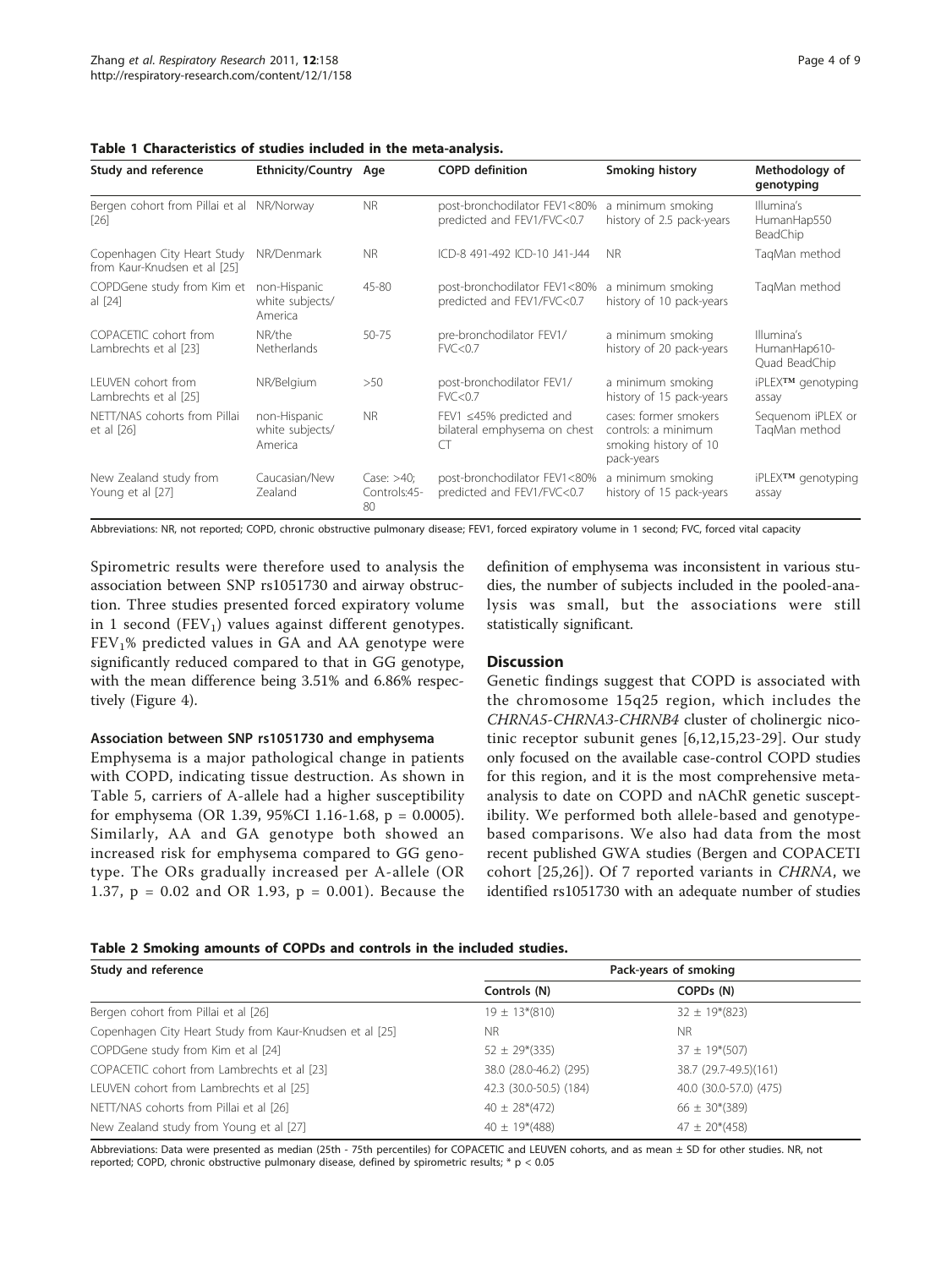<span id="page-4-0"></span>

|                                                                                                                                                                                                                                                                                   | Allele A |       | Allele G     |       | <b>Odds Ratio</b>         | <b>Odds Ratio</b>         |  |  |  |
|-----------------------------------------------------------------------------------------------------------------------------------------------------------------------------------------------------------------------------------------------------------------------------------|----------|-------|--------------|-------|---------------------------|---------------------------|--|--|--|
| <b>Study or Subgroup</b>                                                                                                                                                                                                                                                          | Events   |       | Total Events | Total | <b>M-H. Fixed, 95% CI</b> | <b>M-H, Fixed, 95% CI</b> |  |  |  |
| Bergen cohort[26]                                                                                                                                                                                                                                                                 | 618      | 1130  | 1028         | 2136  | 1.30 [1.13, 1.50]         | --                        |  |  |  |
| COPACETIC cohort[25]                                                                                                                                                                                                                                                              | 127      | 309   | 195          | 603   | 1.46 [1.10, 1.94]         |                           |  |  |  |
| COPDGene cohort[24]                                                                                                                                                                                                                                                               | 104      | 209   | 172          | 395   | 1.28 [0.92, 1.80]         |                           |  |  |  |
| Copenhagen study[23]                                                                                                                                                                                                                                                              | 754      | 6691  | 1314         | 13451 | 1.17 [1.07, 1.29]         |                           |  |  |  |
| LEUVEN cohort[25]                                                                                                                                                                                                                                                                 | 366      | 496   | 574          | 812   | 1.17 [0.91, 1.50]         |                           |  |  |  |
| NETT/NAS cohort[26]                                                                                                                                                                                                                                                               | 327      | 643   | 451          | 1079  | 1.44 [1.18, 1.75]         |                           |  |  |  |
| New Zealand study[27]                                                                                                                                                                                                                                                             | 339      | 634   | 551          | 1206  | 1.37 [1.13, 1.66]         |                           |  |  |  |
| <b>Total (95% CI)</b>                                                                                                                                                                                                                                                             |          | 10112 |              | 19682 | $1.26$ [1.18, 1.34]       |                           |  |  |  |
| Total events                                                                                                                                                                                                                                                                      | 2635     |       | 4285         |       |                           |                           |  |  |  |
| Heterogeneity: Chi <sup>2</sup> = 6.25, df = 6 (P = 0.40); $P = 4\%$                                                                                                                                                                                                              |          |       |              |       |                           | 10<br>0.1 0.2             |  |  |  |
| Test for overall effect: $Z = 7.18$ (P < 0.00001)                                                                                                                                                                                                                                 |          |       |              |       |                           | 0.5                       |  |  |  |
| Figure 2 Forest plot of the pooled ORs for COPD comparing rs1051730 A-allele with G-allele. The circles in squares and the horizontal<br>lines represent the point estimate and 05% CL respectively for each included study; the diamond shape represents the pooled estimate and |          |       |              |       |                           |                           |  |  |  |

lines represent the point estimate and 95% CI, respectively, for each included study; the diamond shape represents the pooled estimate and 95% CI. OR, odds ratio; COPD, chronic obstructive pulmonary disease; CI, confidence interval; df, degree of freedom.

for quantitative pooled-analysis. As shown, A-allele of rs1051730 was significantly associated with a risk of having COPD (OR 1.26, 95%CI 1.18-1.34,  $p < 10^{-5}$ ). In addition, AA genotype, compared to GG genotype, showed statistically significant evidence of association with lower  $FEV<sub>1</sub>%$  predicted (mean difference 3.51%, 95%CI 0.87-6.16%,  $p = 0.009$ ) and higher incidence of emphysema (OR 1.93, 95%CI 1.29-2.90, p = 0.001).

There was limited data about the association between the susceptibility to COPD and other variants in CHRNA. In the COPD GWA study, rs16969968 (which is in strong linkage disequilibrium with rs1051730) showed a weaker association than rs1051730 [\[26](#page-7-0)]. In the same GWA study, rs8034191 was related to a higher risk of having COPD. An association between rs8034191 and FEV1 in emphysema was observed in individual studies [[24,26](#page-7-0)]. In a recently published meta-analysis with the primary objective to identify the variants affecting smoking quantity in chromosome 15q25, 3 data sets with COPD trait were used to analysis the relationship between COPD and rs16969968, rs588765, and rs578776, but only rs16969968 showed a suggestive association [[12](#page-7-0)].

The overlap of nAChR polymorphisms for nicotine dependence and COPD has led to the debate whether polymorphisms in CHRNA have a direct effect on COPD or merely mediate smoking habits [[8](#page-7-0),[15](#page-7-0),[27\]](#page-7-0).

Saccone et al [\[12\]](#page-7-0) reported a weak association between rs16969968 and COPD (OR 1.12, 95%CI 1.01-1.23, p = 0.01) after adjusting for cigarettes-per-day, and the estimate was lower than that for cigarettes-per-day. How-ever, the analysis of Saccone et al [[12](#page-7-0)] included selfreported COPD and chronic bronchitis, and this might weaken the association between SNPs and COPD. Results of the current study indicated a stronger association between SNP rs1051730 and spirometer-confirmed COPD, and SNP rs1051730 directly impacts the development of COPD. ORs of SNP rs1051730 for COPD were increased whether the smoking amount was comparable between COPD and control group or not, although the statistical power was stronger when the smoking exposure amount was larger in COPD group than control group (Table 3).

The acetylcholine receptors are expressed throughout the lung and mediate the direct effects of nicotine [\[31](#page-7-0)]. Besides regulating cholinergic activities in the airways, recent studies demonstrated that they also played a role in cellular proliferation and inflammatory response in the lung [\[18](#page-7-0),[32\]](#page-7-0). Therefore the nAChRs could not only be correlated to smoking traits such as cigarettes-perday and smoking addition, but also could be related to other biological effects. Polymorphism of rs1051730 in 15q25 locus represents a synonymous G to A nucleotide exchange in the CHRNA3 gene. The genetic variant was

| Table 3 Association between rs1051730 A-allele and COPD |  |  |  |  |  |
|---------------------------------------------------------|--|--|--|--|--|
|---------------------------------------------------------|--|--|--|--|--|

| Smoking amount | Number of subjects |      | A-allele vs G-allele effect |      | <b>Heterogeneity</b> |         |      |           |
|----------------|--------------------|------|-----------------------------|------|----------------------|---------|------|-----------|
|                | Control            | COPD | OR (95%CI)                  |      |                      | $Chi^2$ |      | $1^2$ (%) |
| comparable     | 479                | 636  | 1.29 (1.07- 1.55)           | 2.62 | 0.009                | .34     | 0.25 |           |
| incomparable   | 2105               | 2177 | 1.35 (1.22- 1.48)           | 6.12 | $< 10^{-7}$          |         | 0.86 |           |

Subgroup analysis was performed according to the comparability of smoking amount between COPD and control group of included studies. Abbreviations: COPD, chronic obstructive pulmonary disease; CI, confidence interval.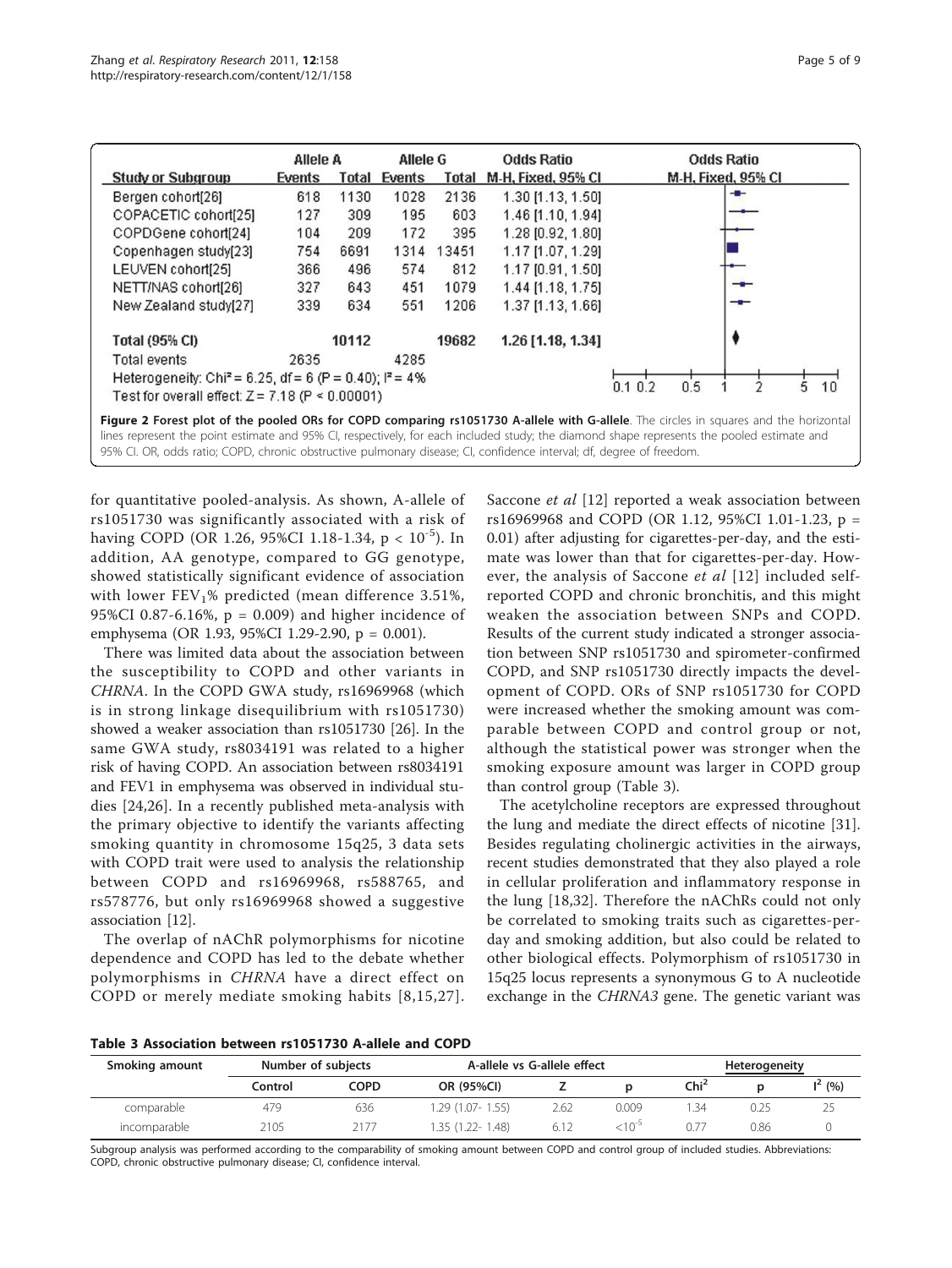| Genotype | Number of subjects |           |                   | Overall effect | <b>Heterogeneity</b> |                  |      |           |
|----------|--------------------|-----------|-------------------|----------------|----------------------|------------------|------|-----------|
|          | COPD               | Total     | OR (95%CI)        |                |                      | Chi <sup>2</sup> |      | $I^2(% )$ |
| GA/GG    | 1432/1201          | 6227/6188 | 1.27 (1.15- 1.40) | 4.81           | $< 10^{-5}$          |                  |      | 35        |
| AA/GG    | 438/1201           | 1621/6188 | 1.50 (1.30- 1.73) | 5.51           | $< 10^{-5}$          | 2.02             | 0.85 |           |

<span id="page-5-0"></span>Table 4 Association between rs1051730 genotypes and COPD

Abbreviations: COPD, chronic obstructive pulmonary disease; CI, confidence interval.

correlated to the mRNA expression of nAChRs subunits [[11\]](#page-7-0). At the same time, SNP rs1051730 is in linkage disequilibrium with rs16969968, which changes an amino acid (D398N) in alpha5 nicotinic receptor subunits and alters receptor function [[15\]](#page-7-0). These two genetic variants in CHRNA3/5 gene cluster might work together and alter the function of nicotinic receptor in lung tissue and further increase the risk for COPD. Our findings showed that SNP rs1051730 was associated with a reduced  $FEV<sub>1</sub>$  (Figure [4\)](#page-6-0), and this might be explained by the increase in airway contraction and mucus secretion due to the altered receptor function. An association was also observed with the presence of emphysema (Table [5\)](#page-6-0). In another study, rs1051730 was reported to be associated with emphysema severity in ex-smokers [[24\]](#page-7-0). The data was not included into the current pooled-analysis, because the emphysema severity was expressed in quantitive CT values and the genotype counting was not available. It is plausible that the alteration in peripheral nicotinic receptors might have an impact on tobacco induced tissue destruction. To confirm the direct effect of rs1051730 on COPD, further investigation is needed to measure the mRNA and protein expressions of nAChRs subunits in COPD lungs, as well as the impact of SNP rs1051730 on the functional alterations and its role in the development of COPD and in different subtypes of COPD.

COPD is a multi-factorial disease, and therefore, a variety of genes in the biological pathway of COPD



might act together in the development and progression of the disease, and single polymorphism might have interactions with other genetic factors. Apart from SER-PINA1 gene encoding the alpha-1 antitrypsin protein [[33,34](#page-7-0)], a series of genetic factors other than nAChR variants have been identified to influence susceptibility to COPD in 6 previous meta-analysis [\[5](#page-7-0),[7,35-38](#page-7-0)]. These polymorphisms were the Tyr113His and His139Arg in EPHX1, IL1RN variable number tandem repeat (VNTR) polymorphism, the GSTM1 null variant, Ile105Val (rs1695) in GSTP1, rs2241712/rs1982073/rs6957/ rs1800470 in TGFB1, 308GA (rs1800629) in TNF and rs1799896 in SOD3. Furthermore, another gene IREB2 was also identified as a potential gene for COPD susceptibility [\[39](#page-7-0)[,40\]](#page-8-0). IREB2 and CHRNA are both on chromosome 15q25. It was found that IREB2 protein and mRNA were increased in lung-tissue samples from COPD subjects in comparison to controls. However, further investigations are essentially required in order to understand more about the interaction between rs1051730 and other genes (such as IREB2) for the pathogenesis of COPD in the future.

Our study has the following limitations. First, our study did not consider gene-by-smoking interactions. In all included studies except the Copenhagen City Heart Study, inclusion criteria on smoking history was similar in case and control group (Table [1\)](#page-3-0); however, the smoking amount were comparable only in COPACETIC cohort and LEUVEN cohort (Table [2](#page-3-0)). Given the importance of smoking in the development of COPD and the known association between nAChR variants and smoking behavior[\[11,12,15](#page-7-0)], future studies with equivalent smoking exposure in case and control subjects are required to address this limitation. Second, we only analyzed part of data of COPACETIC GWA study because the full set of results was not available. Third, the imaging protocols in the detection of emphysema are different in various studies. The number of studies for emphysema is therefore insufficient, because the heterogeneity of the calculating methods for emphysema severity. Fourth, all the subjects in the current metaanalysis are European-descendants. Future studies in Asian and African populations would help to determine the ethnic differences of the relationship between rs1051730 and COPD. Finally, publication bias might have influenced some of our results. Exclusion of case-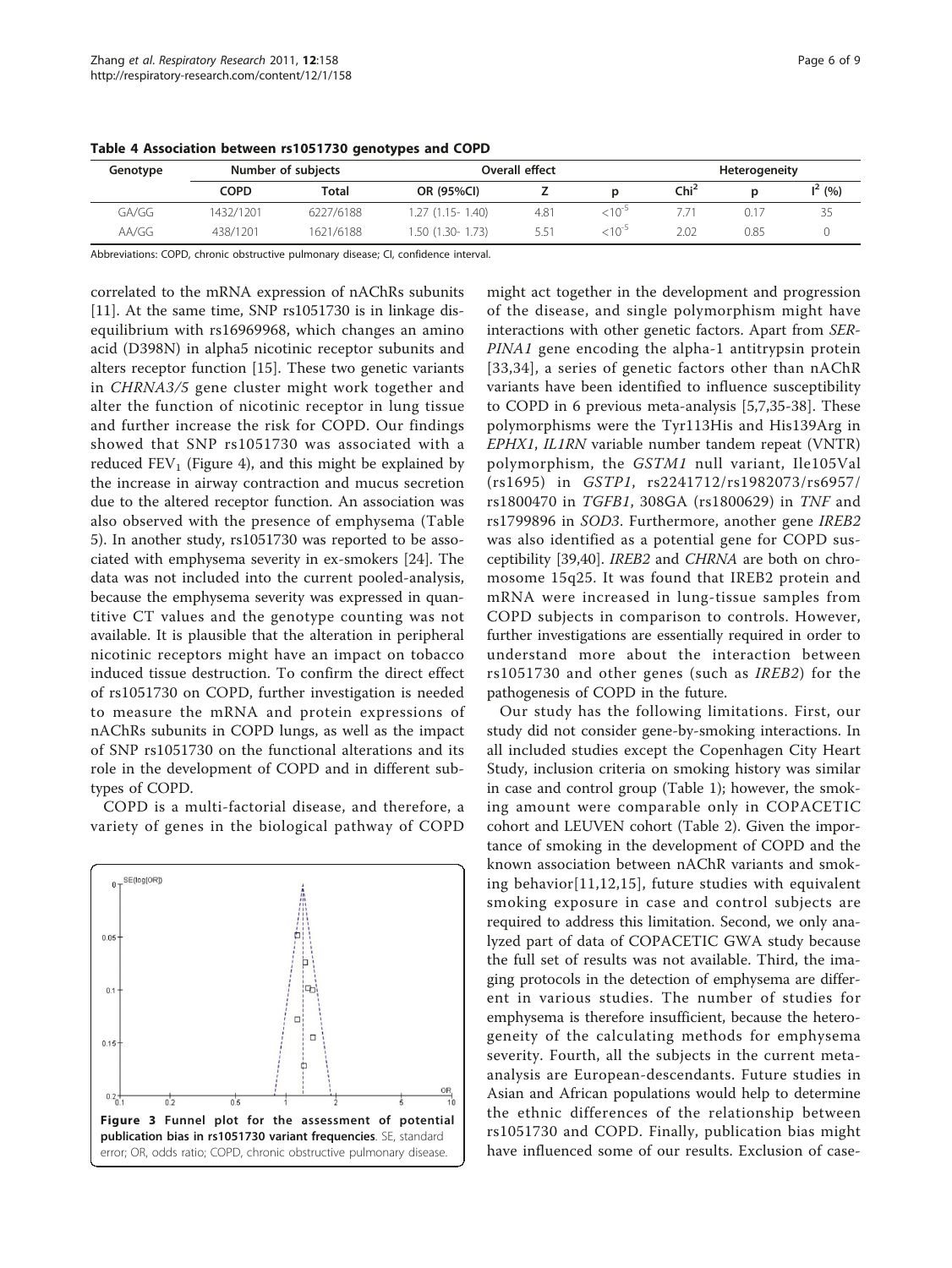<span id="page-6-0"></span>

|                                                                      |      | GA        |       |            | GG<br><b>SD</b> |              | <b>Mean Difference</b>         |       |                        | <b>Mean Difference</b> |    |                |
|----------------------------------------------------------------------|------|-----------|-------|------------|-----------------|--------------|--------------------------------|-------|------------------------|------------------------|----|----------------|
| <b>Study or Subgroup</b>                                             | Mean | <b>SD</b> |       | Total Mean |                 | <b>Total</b> | IV, Fixed, 95% CI              |       |                        | IV, Fixed, 95% CI      |    |                |
| COPACETIC cohort[25]                                                 | 97.1 | 18.9      | 203   | 100.4 17.4 |                 | 200          | $-3.30[-6.85, 0.25]$           |       |                        |                        |    |                |
| COPDGene cohort[24]                                                  | 74.4 | 25.5      | 137   |            | 80.2 25.2       |              | 192 -5.80 [-11.36, -0.24]      |       |                        |                        |    |                |
| LEUVEN cohort[25]                                                    | 66.1 | 33.3      | 301   |            | 67.8 34.5       | 259          | $-1.70$ [ $-7.34$ , $3.94$ ]   |       |                        |                        |    |                |
| Total (95% CI)                                                       |      |           | 641   |            |                 | 651          | $-3.51[-6.15,-0.87]$           |       |                        |                        |    |                |
| Heterogeneity: Chi <sup>2</sup> = 1.06, df = 2 (P = 0.59); $P = 0\%$ |      |           |       |            |                 |              |                                |       |                        |                        |    |                |
| Test for overall effect: $Z = 2.61$ (P = 0.009)                      |      |           |       |            |                 |              |                                | $-20$ | $-10$                  | 0                      | 10 | 20             |
| А.                                                                   |      |           |       |            |                 |              |                                |       |                        |                        |    |                |
|                                                                      |      | AA        |       | GG         |                 |              | <b>Mean Difference</b>         |       | <b>Mean Difference</b> |                        |    |                |
| <b>Study or Subgroup</b>                                             | Mean | <b>SD</b> | Total | Mean       | <b>SD</b>       | Total        | IV, Fixed, 95% CI              |       |                        | IV, Fixed, 95% CI      |    |                |
| COPACETIC cohort[25]                                                 | 93   | 18.1      | 53    | 100.4      | 17.3            | 200          | $-7.40$ [ $-12.83$ , $-1.97$ ] |       |                        |                        |    |                |
| COPDGene cohort[24]                                                  | 77.6 | 25        | 36    |            | 80.2 25.2       | 129          | $-2.60$ [ $-11.85$ , 6.65]     |       |                        |                        |    |                |
| LEUVEN cohort[25]                                                    | 59.1 | 32.5      | 99    |            | 67.8 34.5       | 259          | $-8.70$ [ $-16.36$ , $-1.04$ ] |       |                        |                        |    |                |
| <b>Total (95% CI)</b>                                                |      |           | 188   |            |                 |              | 588 -6.86 [-10.85, -2.86]      |       |                        |                        |    |                |
| Heterogeneity: Chi <sup>2</sup> = 1.07, df = 2 (P = 0.58); $P = 0\%$ |      |           |       |            |                 |              |                                |       |                        |                        |    |                |
| Test for overall effect: $Z = 3.36$ (P = 0.0008)                     |      |           |       |            |                 |              |                                | $-20$ | $-10$                  | 0                      | 10 | $\frac{1}{20}$ |
|                                                                      |      |           |       |            |                 |              |                                |       |                        |                        |    |                |
|                                                                      |      |           |       |            |                 |              |                                |       |                        |                        |    |                |
| <b>B.</b>                                                            |      |           |       |            |                 |              |                                |       |                        |                        |    |                |

diamond shape represents the pooled mean difference and 95% CI. FEV<sub>1</sub>, forced expired volume in 1 second; CI, confidence interval; df, degree of freedom.

### Table 5 Association between rs1051730 genotypes and emphysema

| Genotype          |             | Number of subjects |                  | Overall effect |        | <b>Heterogeneity</b> |      |          |  |
|-------------------|-------------|--------------------|------------------|----------------|--------|----------------------|------|----------|--|
|                   | <b>COPD</b> | Total              | OR (95%CI)       |                | D      | Chi <sup>2</sup>     | D    | $I^2(%)$ |  |
| A-allele/G-allele | 379/557     | 728/1288           | 1.39 (1.16-1.68) | 3.48           | 0.0005 | 0.01                 | 0.94 |          |  |
| GA/GG             | 219/169     | 452/418            | 1.37 (1.04-1.80) | 2.25           | 0.02   | <sub>1.</sub> 91     | 0.17 | 48       |  |
| AA/GG             | 80/169      | i 38/418           | 1.93 (1.29-2.90) | 3.18           | 0.001  | 0.28                 | 0.60 |          |  |

Abbreviations: CI, confidence interval.

reports, letters to editors and conference abstracts might have contributed to publication bias. Usually, studies with positive results have a greater chance to be published and studies with inconsistent results of association are usually not published, thus these can potentially increase publication bias in our analysis.

In summary, quantitative meta-analysis identified rs1051730 in CHRNA as a susceptibility variant for the development of COPD, in terms of both airway obstruction and parenchyma destruction. A-allele carriers have a higher risk for COPD, and have a lower  $FEV<sub>1</sub>%pre$ dicted and higher incidence of emphysema. However, many questions are still to be answered before establishing nAChRs as an interventional target for COPD. Epidemiologic analysis in different ethnic populations, the mediating effect of smoking exposure, and functional studies should be prioritized for further research.

#### Acknowledgements

This work was financially supported by Shanghai Young Talents Project of Public Health (No. 08GWQ025), Shanghai Leading Talent Projects (No. 036, 2010) and Shanghai Leading Academic Discipline Project (No. B115). Authors would like to thank Dr. Lian Wu from University of Auckland, New Zealand for English-editing.

#### Author details

<sup>1</sup>Department of Pulmonary Medicine, Zhongshan Hospital, Shanghai Medical College, Fudan University, Shanghai 200032, China. <sup>2</sup>Department of Pulmonary Medicine, Huadong Hospital, Shanghai Medical College, Fudan University, Shanghai 200040, China.

#### Authors' contributions

JZ participated in the design of the study, carried out the database search, performed article revaluation and data retraction, and drafted the manuscript. HS carried out article revaluation and the data retraction. YGZ performed the statistical analysis. JMQ conceived of the study, participated in the design and coordination of the study and. All authors read and approved the final manuscript.

#### Competing interests

The authors declare that they have no competing interests.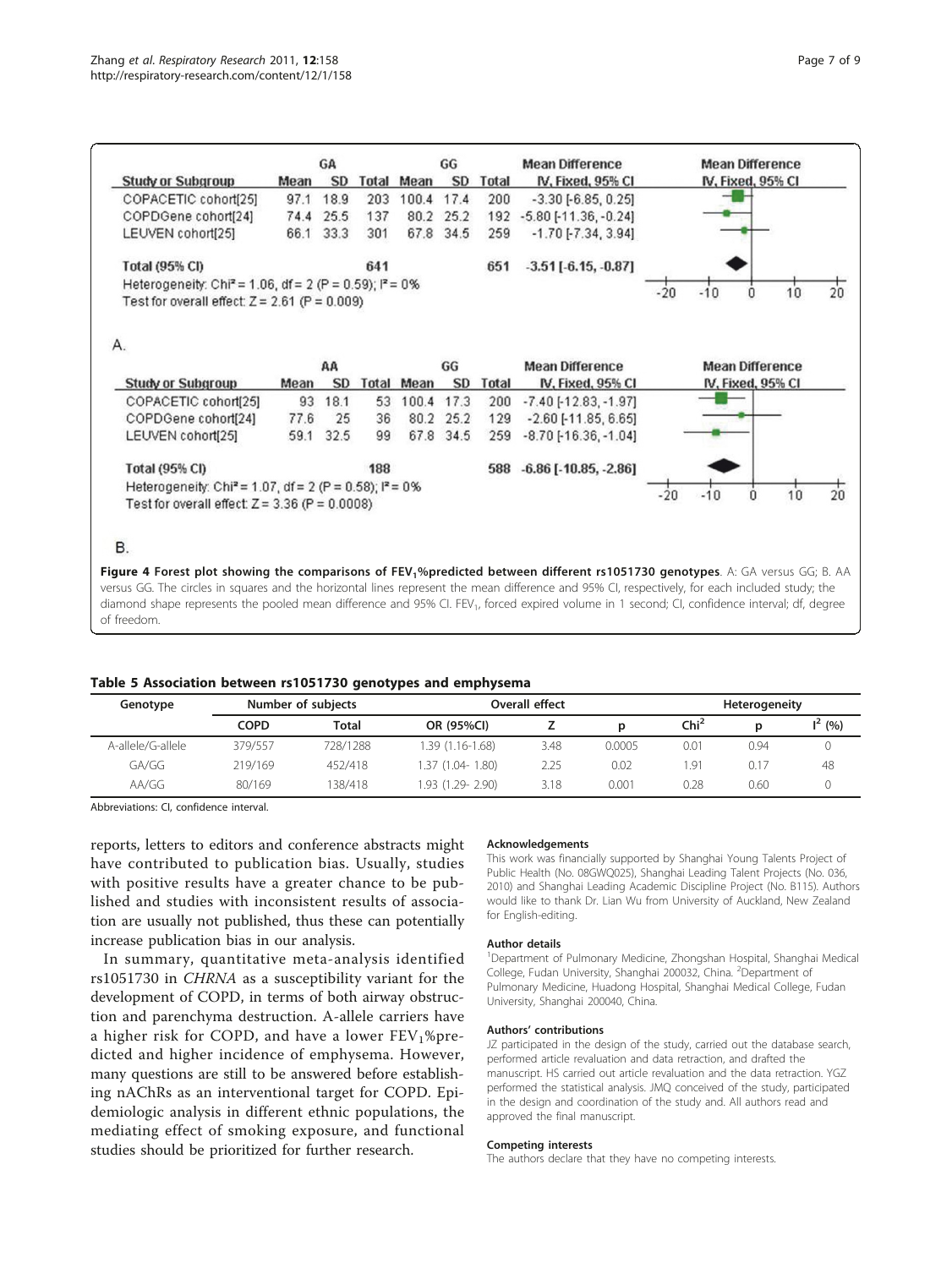<span id="page-7-0"></span>Received: 4 September 2011 Accepted: 17 December 2011 Published: 17 December 2011

#### References

- 1. Global Initiative for Chronic Obstructive Lung Disease: Workshop report: global strategy for the diagnosis, management and prevention of chronic obstructive pulmonary disease [internet] (updated 2009)., Available from: http://www.goldcopd.org/.
- Hogg JC, Timens W: [The pathology of chronic obstructive pulmonary](http://www.ncbi.nlm.nih.gov/pubmed/18954287?dopt=Abstract) [disease.](http://www.ncbi.nlm.nih.gov/pubmed/18954287?dopt=Abstract) Annu Rev Pathol 2009, 4:435-459.
- Fletcher C, Peto R: [The natural history of chronic airflow obstruction.](http://www.ncbi.nlm.nih.gov/pubmed/871704?dopt=Abstract) Br Med J 1977, 1:1645-1648.
- 4. Mannino DM, Homa DM, Akinbami LJ, Moorman JE, Gwynn C, Redd SC: Surveillance for asthma–[United States, 1980-1999.](http://www.ncbi.nlm.nih.gov/pubmed/12529087?dopt=Abstract) MMWR Surveill Summ 2002, 51:1-13.
- Smolonska J, Wijmenga C, Postma DS, Boezen HM: [Meta-analyses on](http://www.ncbi.nlm.nih.gov/pubmed/19608716?dopt=Abstract) [Suspected Chronic Obstructive Pulmonary Disease Genes: A Summary of](http://www.ncbi.nlm.nih.gov/pubmed/19608716?dopt=Abstract) 20 Years' [Research.](http://www.ncbi.nlm.nih.gov/pubmed/19608716?dopt=Abstract) Am J Respir Crit Care Med 2009, 180:618-631.
- 6. Nakamura H: Genetics of COPD. Allergol Int 2011.
- 7. Castaldi PJ, Cho MH, Cohn M, Langerman F, Moran S, Tarragona N, Moukhachen H, Venugopal R, Hasimja D, Kao E, Wallace B, Hersh CP, Bagade S, Bertram L, Silverman EK, Trikalinos TA: [The COPD genetic](http://www.ncbi.nlm.nih.gov/pubmed/19933216?dopt=Abstract) [association compendium: a comprehensive online database of COPD](http://www.ncbi.nlm.nih.gov/pubmed/19933216?dopt=Abstract) [genetic associations.](http://www.ncbi.nlm.nih.gov/pubmed/19933216?dopt=Abstract) Human Molecular Genetics 2010, 19:526-534.
- Baker TB, Weiss RB, Bolt D, von Niederhausern A, Fiore MC, Dunn DM, Piper ME, Matsunami N, Smith SS, Coon H, McMahon WM, Scholand MB, Singh N, Hoidal JR, Kim SY, Leppert MF, Cannon DS: [Human neuronal](http://www.ncbi.nlm.nih.gov/pubmed/19436041?dopt=Abstract) [acetylcholine receptor A5-A3-B4 haplotypes are associated with multiple](http://www.ncbi.nlm.nih.gov/pubmed/19436041?dopt=Abstract) [nicotine dependence phenotypes.](http://www.ncbi.nlm.nih.gov/pubmed/19436041?dopt=Abstract) Nicotine Tob Res 2009, 11:785-796.
- 9. Falvella FS, Galvan A, Colombo F, Frullanti E, Pastorino U, Dragani TA: [Promoter polymorphisms and transcript levels of nicotinic receptor](http://www.ncbi.nlm.nih.gov/pubmed/20733116?dopt=Abstract) [CHRNA5.](http://www.ncbi.nlm.nih.gov/pubmed/20733116?dopt=Abstract) J Natl Cancer Inst 2010, 102:1366-1370.
- 10. Saccone NL, Schwantes-An TH, Wang JC, Grucza RA, Breslau N, Hatsukami D, Johnson EO, Rice JP, Goate AM, Bierut LJ: [Multiple](http://www.ncbi.nlm.nih.gov/pubmed/20584212?dopt=Abstract) [cholinergic nicotinic receptor genes affect nicotine dependence risk in](http://www.ncbi.nlm.nih.gov/pubmed/20584212?dopt=Abstract) [African and European Americans.](http://www.ncbi.nlm.nih.gov/pubmed/20584212?dopt=Abstract) Genes Brain Behav 2010, 9:741-750.
- 11. Bierut LJ: [Convergence of genetic findings for nicotine dependence and](http://www.ncbi.nlm.nih.gov/pubmed/19896728?dopt=Abstract) [smoking related diseases with chromosome 15q24-25.](http://www.ncbi.nlm.nih.gov/pubmed/19896728?dopt=Abstract) Trends Pharmacol Sci 2010, 31:46-51.
- 12. Saccone NL, Culverhouse RC, Schwantes-An TH, Cannon DS, Chen X, Cichon S, Giegling I, Han S, Han Y, Keskitalo-Vuokko K, Kong X, Landi MT, Ma JZ, Short SE, Stephens SH, Stevens VL, Sun L, Wang Y, Wenzlaff AS, Aggen SH, Breslau N, Broderick P, Chatterjee N, Chen J, Heath AC, Heliovaara M, Hoft NR, Hunter DJ, Jensen MK, Martin NG, et al: Multiple independent loci at chromosome 15q25.1 affect smoking quantity: a meta-analysis and comparison with lung cancer and COPD. PLoS Genet 2010, 6:e1001053.
- 13. Schwartz AG, Cote ML, Wenzlaff AS, Land S, Amos CI: [Racial differences in](http://www.ncbi.nlm.nih.gov/pubmed/19641473?dopt=Abstract) [the association between SNPs on 15q25.1, smoking behavior, and risk of](http://www.ncbi.nlm.nih.gov/pubmed/19641473?dopt=Abstract) [non-small cell lung cancer.](http://www.ncbi.nlm.nih.gov/pubmed/19641473?dopt=Abstract) J Thorac Oncol 2009, 4:1195-1201.
- 14. Stevens VL, Bierut LJ, Talbot JT, Wang JC, Sun J, Hinrichs AL, Thun MJ, Goate A, Calle EE: Nicotinic [receptor gene variants influence susceptibility](http://www.ncbi.nlm.nih.gov/pubmed/19029397?dopt=Abstract) [to heavy smoking.](http://www.ncbi.nlm.nih.gov/pubmed/19029397?dopt=Abstract) Cancer Epidemiol Biomarkers Prev 2008, 17:3517-3525.
- 15. Bierut LJ: Nicotine dependence and genetic variation in the nicotinic receptors. Drug Alcohol Depend 2009, 104(Suppl 1):64-69.
- 16. Wang Y, Pereira EF, Maus AD, Ostlie NS, Navaneetham D, Lei S, Albuquerque EX, Conti-Fine BM: [Human bronchial epithelial and](http://www.ncbi.nlm.nih.gov/pubmed/11723227?dopt=Abstract) [endothelial cells express alpha7 nicotinic acetylcholine receptors.](http://www.ncbi.nlm.nih.gov/pubmed/11723227?dopt=Abstract) Mol Pharmacol 2001, 60:1201-1209.
- 17. Minna JD: [Nicotine exposure and bronchial epithelial cell nicotinic](http://www.ncbi.nlm.nih.gov/pubmed/12511585?dopt=Abstract) [acetylcholine receptor expression in the pathogenesis of lung cancer.](http://www.ncbi.nlm.nih.gov/pubmed/12511585?dopt=Abstract) J Clin Invest 2003, 111:31-33.
- 18. Carlisle DL, Hopkins TM, Gaither-Davis A, Silhanek MJ, Luketich JD, Christie NA, Siegfried JM: [Nicotine signals through muscle-type and](http://www.ncbi.nlm.nih.gov/pubmed/15588326?dopt=Abstract) [neuronal nicotinic acetylcholine receptors in both human bronchial](http://www.ncbi.nlm.nih.gov/pubmed/15588326?dopt=Abstract) [epithelial cells and airway fibroblasts.](http://www.ncbi.nlm.nih.gov/pubmed/15588326?dopt=Abstract) Respir Res 2004, 5:27.
- 19. Schuller HM: [Is cancer triggered by altered signalling of nicotinic](http://www.ncbi.nlm.nih.gov/pubmed/19194381?dopt=Abstract) [acetylcholine receptors?](http://www.ncbi.nlm.nih.gov/pubmed/19194381?dopt=Abstract) Nat Rev Cancer 2009, 9:195-205.
- 20. Paleari L, Negri E, Catassi A, Cilli M, Servent D, D'Angelillo R, Cesario A, Russo P, Fini M: [Inhibition of nonneuronal alpha7-nicotinic receptor for](http://www.ncbi.nlm.nih.gov/pubmed/19151195?dopt=Abstract) [lung cancer treatment.](http://www.ncbi.nlm.nih.gov/pubmed/19151195?dopt=Abstract) Am J Respir Crit Care Med 2009, 179:1141-1150.
- 21. Gwilt CR, Donnelly LE, Rogers DF: [The non-neuronal cholinergic system in](http://www.ncbi.nlm.nih.gov/pubmed/17597218?dopt=Abstract) [the airways: an unappreciated regulatory role in pulmonary](http://www.ncbi.nlm.nih.gov/pubmed/17597218?dopt=Abstract) [inflammation?](http://www.ncbi.nlm.nih.gov/pubmed/17597218?dopt=Abstract) Pharmacol Ther 2007, 115:208-222.
- 22. Wang JC, Cruchaga C, Saccone NL, Bertelsen S, Liu P, Budde JP, Duan W, Fox L, Grucza RA, Kern J, Mayo K, Reyes O, Rice J, Saccone SF, Spiegel N, Steinbach JH, Stitzel JA, Anderson MW, You M, Stevens VL, Bierut LJ, Goate AM: [Risk for nicotine dependence and lung cancer is conferred by](http://www.ncbi.nlm.nih.gov/pubmed/19443489?dopt=Abstract) [mRNA expression levels and amino acid change in CHRNA5.](http://www.ncbi.nlm.nih.gov/pubmed/19443489?dopt=Abstract) Hum Mol Genet 2009, 18:3125-3135.
- 23. Kaur-Knudsen D, Bojesen SE, Tybjaerg-Hansen A, Nordestgaard BG: [Nicotinic Acetylcholine Receptor Polymorphism, Smoking Behavior, and](http://www.ncbi.nlm.nih.gov/pubmed/21646606?dopt=Abstract) [Tobacco-Related Cancer and Lung and Cardiovascular Diseases: A](http://www.ncbi.nlm.nih.gov/pubmed/21646606?dopt=Abstract) [Cohort Study.](http://www.ncbi.nlm.nih.gov/pubmed/21646606?dopt=Abstract) J Clin Oncol 2011, 29:2875-2882.
- 24. Kim DK, Hersh CP, Washko GR, Hokanson JE, Lynch DA, Newell JD, Murphy JR, Crapo JD, Silverman EK: [Epidemiology, radiology, and genetics](http://www.ncbi.nlm.nih.gov/pubmed/21232152?dopt=Abstract) [of nicotine dependence in COPD.](http://www.ncbi.nlm.nih.gov/pubmed/21232152?dopt=Abstract) Respir Res 2011, 12:9.
- 25. Lambrechts D, Buysschaert I, Zanen P, Coolen J, Lays N, Cuppens H, Groen HJM, Dewever W, van Klaveren RJ, Verschakelen J, Wijmenga C, Postma DS, Decramer M, Janssens W: [The 15q24/25 Susceptibility Variant](http://www.ncbi.nlm.nih.gov/pubmed/20007924?dopt=Abstract) [for Lung Cancer and Chronic Obstructive Pulmonary Disease Is](http://www.ncbi.nlm.nih.gov/pubmed/20007924?dopt=Abstract) [Associated with Emphysema.](http://www.ncbi.nlm.nih.gov/pubmed/20007924?dopt=Abstract) Am J Respir Crit Care Med 2010, 181:486-493.
- 26. Pillai SG, Ge D, Zhu G, Kong X, Shianna KV, Need AC, Feng S, Hersh CP, Bakke P, Gulsvik A, Ruppert A, Lodrup Carlsen KC, Roses A, Anderson W, Rennard SI, Lomas DA, Silverman EK, Goldstein DB: A [genome-wide](http://www.ncbi.nlm.nih.gov/pubmed/19300482?dopt=Abstract) [association study in chronic obstructive pulmonary disease \(COPD\):](http://www.ncbi.nlm.nih.gov/pubmed/19300482?dopt=Abstract) [identification of two major susceptibility loci.](http://www.ncbi.nlm.nih.gov/pubmed/19300482?dopt=Abstract) PLoS Genet 2009, 5: e1000421.
- 27. Young RP, Hopkins RJ, Hay BA, Epton MJ, Black PN, Gamble GD: [Lung](http://www.ncbi.nlm.nih.gov/pubmed/18978134?dopt=Abstract) [cancer gene associated with COPD: triple whammy or possible](http://www.ncbi.nlm.nih.gov/pubmed/18978134?dopt=Abstract) [confounding effect?](http://www.ncbi.nlm.nih.gov/pubmed/18978134?dopt=Abstract) Eur Respir J 2008, 32:1158-1164.
- 28. Siedlinski M, Cho MH, Bakke P, Gulsvik A, Lomas DA, Anderson W, Kong X, Rennard SI, Beaty TH, Hokanson JE, Crapo JD, Silverman EK: [Genome-wide](http://www.ncbi.nlm.nih.gov/pubmed/21685187?dopt=Abstract) [association study of smoking behaviours in patients with COPD.](http://www.ncbi.nlm.nih.gov/pubmed/21685187?dopt=Abstract) Thorax 2011, 66:894-902.
- 29. Wang J, Spitz MR, Amos CI, Wilkinson AV, Wu X, Shete S: [Mediating effects](http://www.ncbi.nlm.nih.gov/pubmed/20564069?dopt=Abstract) [of smoking and chronic obstructive pulmonary disease on the relation](http://www.ncbi.nlm.nih.gov/pubmed/20564069?dopt=Abstract) [between the CHRNA5-A3 genetic locus and lung cancer risk.](http://www.ncbi.nlm.nih.gov/pubmed/20564069?dopt=Abstract) Cancer 2010, 116:3458-3462.
- 30. Higgins JP, Thompson SG: [Quantifying heterogeneity in a meta-analysis.](http://www.ncbi.nlm.nih.gov/pubmed/12111919?dopt=Abstract) Stat Med 2002, 21:1539-1558.
- 31. Wessler I, Kirkpatrick CJ, Racke K: [Non-neuronal acetylcholine, a locally](http://www.ncbi.nlm.nih.gov/pubmed/9500159?dopt=Abstract) [acting molecule, widely distributed in biological systems: expression and](http://www.ncbi.nlm.nih.gov/pubmed/9500159?dopt=Abstract) [function in humans.](http://www.ncbi.nlm.nih.gov/pubmed/9500159?dopt=Abstract) Pharmacol Ther 1998, 77:59-79.
- 32. Kanazawa H: [Anticholinergic agents in asthma: chronic bronchodilator](http://www.ncbi.nlm.nih.gov/pubmed/16357581?dopt=Abstract) [therapy, relief of acute severe asthma, reduction of chronic viral](http://www.ncbi.nlm.nih.gov/pubmed/16357581?dopt=Abstract) [inflammation and prevention of airway remodeling.](http://www.ncbi.nlm.nih.gov/pubmed/16357581?dopt=Abstract) Curr Opin Pulm Med 2006, 12:60-67.
- 33. Ganrot PO, Laurell CB, Eriksson S: [Obstructive lung disease and trypsin](http://www.ncbi.nlm.nih.gov/pubmed/6048625?dopt=Abstract) [inhibitors in alpha-1-antitrypsin deficiency.](http://www.ncbi.nlm.nih.gov/pubmed/6048625?dopt=Abstract) Scand J Clin Lab Invest 1967, 19:205-208.
- 34. Stoller JK, Aboussouan LS: [Alpha1-antitrypsin deficiency.](http://www.ncbi.nlm.nih.gov/pubmed/15978931?dopt=Abstract) Lancet 2005, 365:2225-2236.
- 35. Hu G, Yao W, Zhou Y, Hu J, Shi Z, Li B, Ran P: [Meta- and pooled analyses](http://www.ncbi.nlm.nih.gov/pubmed/19017460?dopt=Abstract) [of the effect of glutathione S-transferase M1 and T1 deficiency on](http://www.ncbi.nlm.nih.gov/pubmed/19017460?dopt=Abstract) [chronic obstructive pulmonary disease.](http://www.ncbi.nlm.nih.gov/pubmed/19017460?dopt=Abstract) Int J Tuberc Lung Dis 2008, 12:1474-1481.
- 36. Brogger J, Steen VM, Eiken HG, Gulsvik A, Bakke P: [Genetic association](http://www.ncbi.nlm.nih.gov/pubmed/16585076?dopt=Abstract) [between COPD and polymorphisms in TNF, ADRB2 and EPHX1.](http://www.ncbi.nlm.nih.gov/pubmed/16585076?dopt=Abstract) Eur Respir J 2006, 27:682-688.
- 37. Gingo MR, Silveira LJ, Miller YE, Friedlander AL, Cosgrove GP, Chan ED, Maier LA, Bowler RP: [Tumour necrosis factor gene polymorphisms are](http://www.ncbi.nlm.nih.gov/pubmed/18256059?dopt=Abstract) [associated with COPD.](http://www.ncbi.nlm.nih.gov/pubmed/18256059?dopt=Abstract) Eur Respir J 2008, 31:1005-1012.
- 38. Hu G, Shi Z, Hu J, Zou G, Peng G, Ran P: [Association between](http://www.ncbi.nlm.nih.gov/pubmed/18811882?dopt=Abstract) [polymorphisms of microsomal epoxide hydrolase and COPD: results](http://www.ncbi.nlm.nih.gov/pubmed/18811882?dopt=Abstract) [from meta-analyses.](http://www.ncbi.nlm.nih.gov/pubmed/18811882?dopt=Abstract) Respirology 2008, 13:837-850.
- 39. DeMeo DL, Mariani T, Bhattacharya S, Srisuma S, Lange C, Litonjua A, Bueno R, Pillai SG, Lomas DA, Sparrow D, Shapiro SD, Criner GJ, Kim HP, Chen Z, Choi AMK, Reilly J, Silverman EK: [Integration of genomic and](http://www.ncbi.nlm.nih.gov/pubmed/19800047?dopt=Abstract) [genetic approaches implicates IREB2 as a COPD susceptibility gene.](http://www.ncbi.nlm.nih.gov/pubmed/19800047?dopt=Abstract) Am J Hum Genet 2009, 85:493-502.